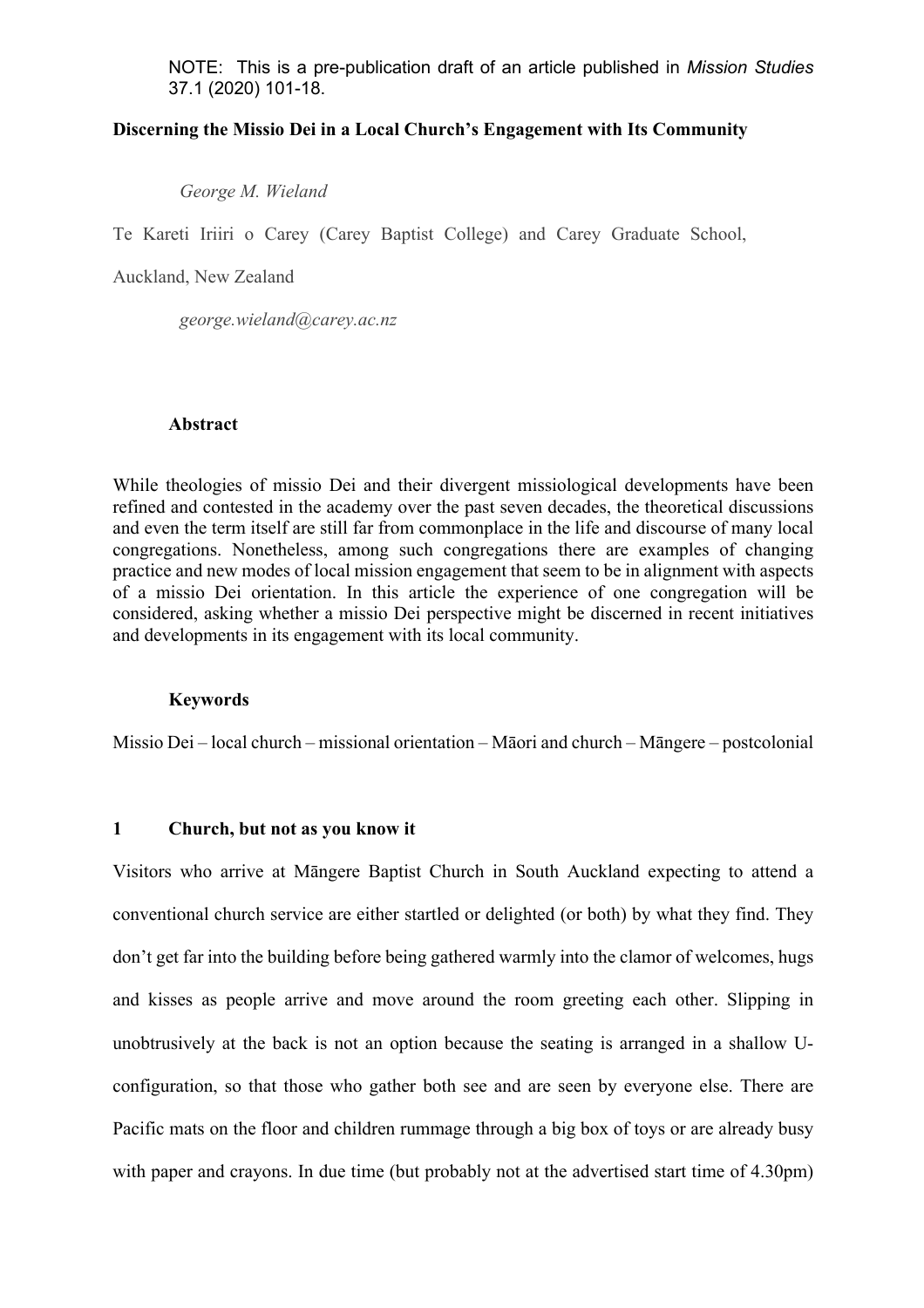someone stands, a hush falls, and solemn words ring out in te reo Māori (the language of the indigenous Māori people of New Zealand). If visitors are present the whaikōrero (speech) will probably be followed by an explanation in English of its elements, that include acknowledging God, greeting the dead and the living, welcoming the visitors, and declaring the purpose of the gathering. The speaker might be tangata whenua (indigenous "people of the land") or pākehā (non-Māori), such as its English pastor, John Catmur, who has become a fluent speaker of te reo Māori.1 Again, someone stands, and this time the congregation stands with her and joins in as she begins a waiata (song) in Māori in support of the speaker, perhaps reaffirming or extending something that has been said. There are no words to follow on a screen or in a printed order of service as the waiata will have been chosen in the moment as seemed appropriate, but most of the congregation seems to know it.

As the service continues, many voices are heard, with news shared, prayers offered, and songs in Māori, English and other languages reflecting the diversity of the congregation. But whereas it might be the use of te reo Māori or aspects of Māori tikanga (customs) that first strike the visitor, the deeper impression that they carry away might well be that this church loves and cares deeply about the Māngere community, among whom most of them live or work. Furthermore, there is an unmistakable conviction that God also loves Māngere and is at work by the Spirit to bring salvation and wholeness to that community. This might be detected in the news that people bring, the concerns they share, and especially in their prayers. Indeed, "open prayer" is often the climax of the service, inspired by the teaching brought by the pastor or another member of the congregation, or, informed by input, in place of a sermon, from people who may not necessarily profess a Christian faith but who know and serve Māngere and its people, and have insights to share into the nature of the community and what is involved in

<sup>&</sup>lt;sup>1</sup> The story of John Catmur's commitment to the Māori language is told in a recent documentary film, "John the Baptist" https://loadingdocs.net/johnthebaptist/.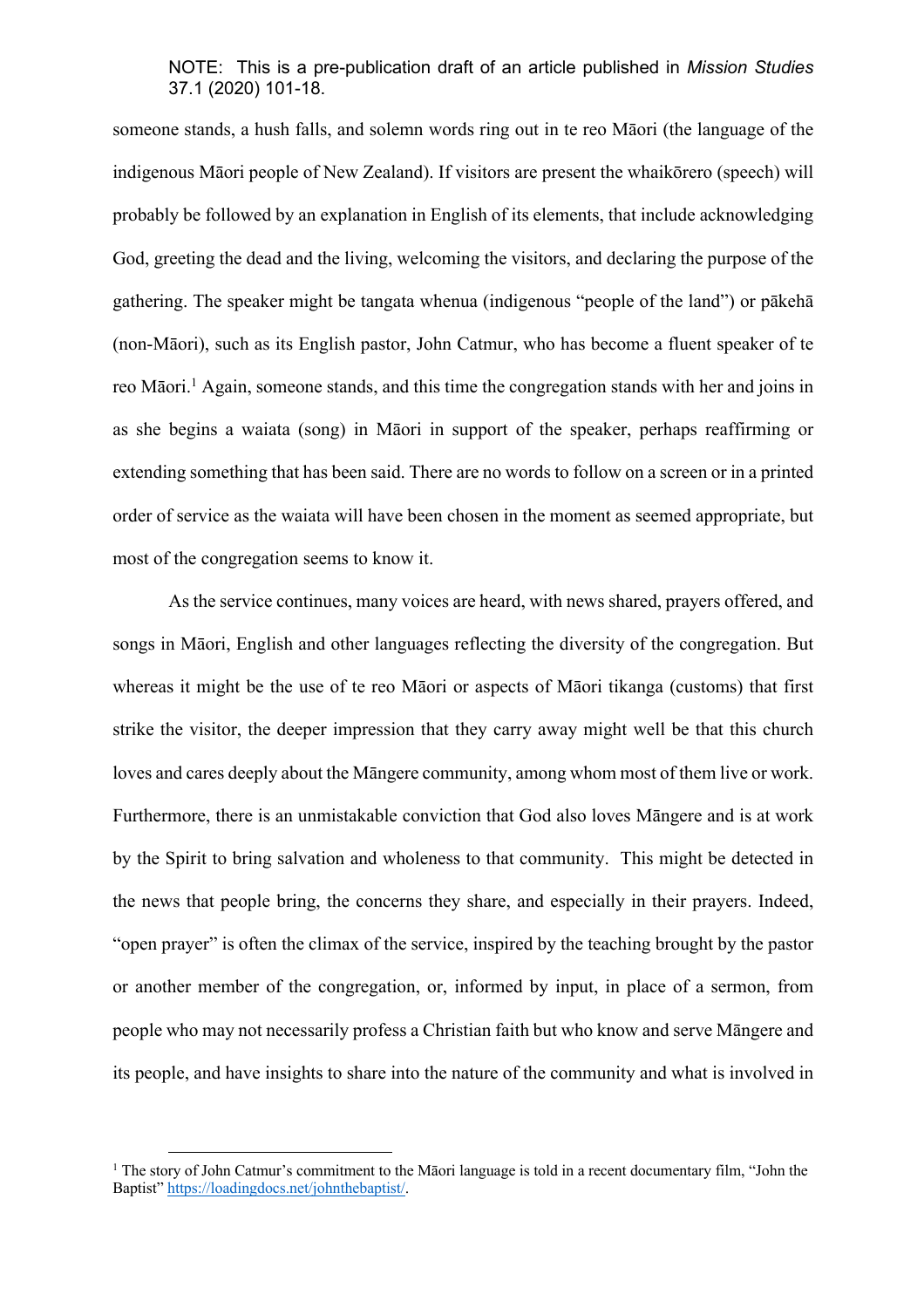working for its well-being. With such an emphasis, a visitor might expect to hear of a profusion of programs and community services offered by the church, particularly because this community is often characterized as disadvantaged and needy, but there is surprisingly little. Rather, there might be news of what other groups or agencies are doing, with the encouragement to pray for them and, if appropriate, to join them in it. Or occasionally the church building might be empty at the time of the regular weekly gathering because the members are elsewhere, learning, relating, worshipping and serving in partnership with other churches or groups in the community.

#### **2 Discerning the missio Dei**

To what extent does the life and practice of that local Baptist church reflect a missio Dei orientation? In the wake of the upheaval of World War II, and chastened by the growing critique of Western mission's association with the colonial enterprise, an International Missionary Conference was convened in Willingen, Germany. Its stated purpose was to consider "The Missionary Obligation of the Church." What emerged from the presentations and discussion was, however, a different emphasis and orientation. The conference affirmed that mission is God's in its source, purpose and realization. The effect was to displace the church from its central place at both the start and the end of mission. Although it was not used in the conference statement, the expression missio Dei quickly came into use to capture that reorientation: "The final and real goal of the missio Dei … is not the Church, but the establishment of God's kingdom, to which the Church as ecclesia viatorem is on its way" (Andersen 1961:304). The recognition that God's mission both precedes and operates beyond the church's involvement in that mission has profound implications for the church's understanding of her role and the mode of her engagement in mission, and also for how human history beyond the story of the church might be interpreted in terms of God's salvific purpose.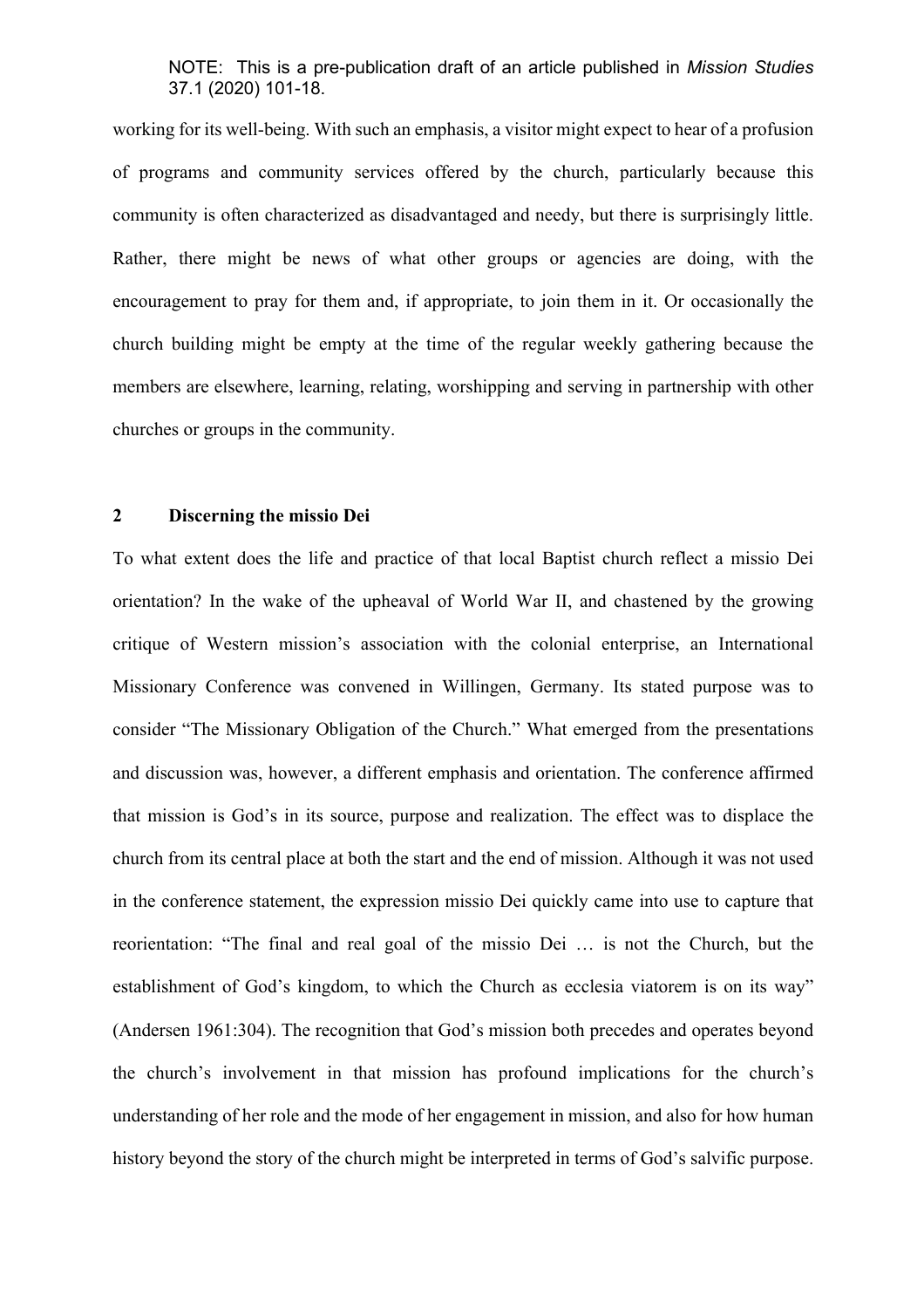Divergent trajectories of theological and missiological development emerged even in the reports of the Willingen conference and they continue to be contested (Andersen 1961:306-09; Newbigin 1995:18; Engelsviken 2003). Van Gelder and Zscheile express it thus:

Should the missio Dei be understood primarily in relation to God's work of redemption and thereby see the church as the primary way in which God works in the world – a specialized way of understanding God's work in the world? Or should the missio Dei be understood as the broader agency of God in relation to all creation and God's continuing care of that creation  $-$  a generalized way of understanding God's work in the world? (2011:35)

They go on to categorize this "generalized" understanding as "a secular version of the *missio Dei*" (2011:36; cf. Andersen 1961:308). Such binary thinking requires development and application of a missio Dei perspective to proceed in a linear fashion along one or other of the two trajectories that they identify. Accordingly, they find frustrating inconsistency in the practical expressions of missio Dei represented in the book *Missional Church* (Guder 1998). They ask, "Which version of the missio Dei did the authors of *Missional Church* propose?" (2011:54) and, in the absence of a clear option for one or the other, they are critical of the "inadequately developed concepts, unresolved theological issues, and unexplored themes." "Confusion tends to reign," they lament, "where a lack of precision resides" (2011:60).

While acknowledging the concern to speak rightly of God and God's mission, such treatment of the idea of missio Dei and the enactment that it catalyzes is vulnerable to the critique offered by Carmen Rae Lansdowne:

The concept missio Dei was intended to liberate theology of mission from its tendency to reinforce the systems and structures of colonialist oppressors. But the failure of missio Dei was that for the second half of the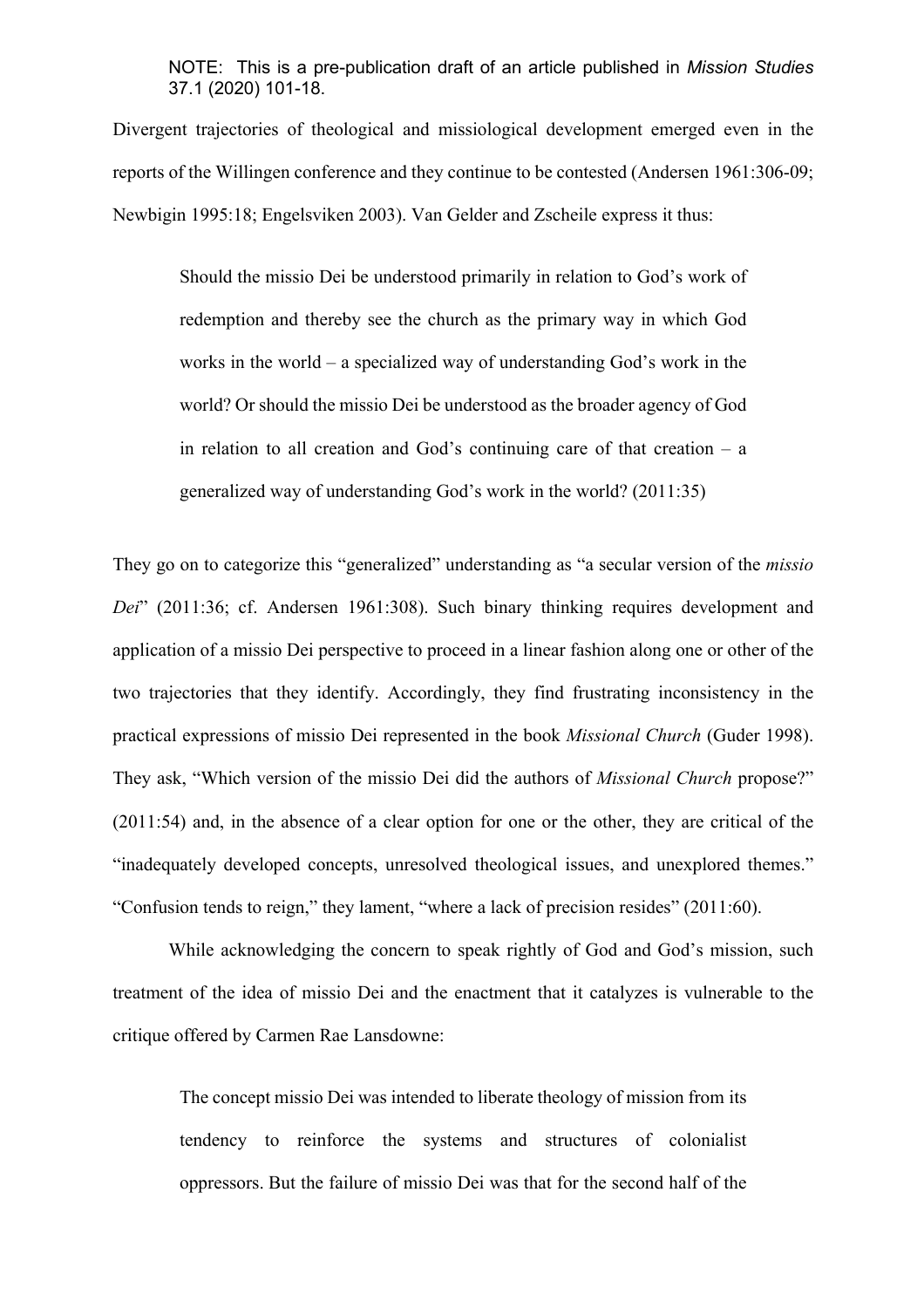twentieth century, it only incorporated the worldviews and the theological perspectives of american and european<sup>2</sup> theologians who, at best, saw multiculturalism and an ethic of tolerance as 'far enough' in addressing contextual inequity. Rather than give up on the concept as Wickeri and others argued - I believe that we are now closer than ever to being able to articulate some of the divine mystery which we contemplate through missio Dei as a theological construct. From an indigenous perspective, missio Dei must incorporate nonbinary/nondualist approaches to our theologizing - there is no 'right way' to define god's mission. It must also be grounded in right action - towards the earth, towards each other, towards our histories, stories, cultures and values. If missio Dei is captured, not as a systematic concept, but as a constructive call to right action and is expressed in all the wondrous diversity of the world (stories, songs, art, the natural world, theology, liturgy, preaching and prayer, to name a few), our relationships will benefit from it and we may, with god's grace, be transformed towards liberation and justice. (2016:220)

For the present enquiry into whether a missio Dei orientation might be discerned in the life and practice of a particular local church, this is a valuable corrective. We shall not proceed primarily by analyzing written or oral articulations of the church's theology and polity, looking for a definition of missio Dei, locating it within one or another stream of theological development and asking how it has been translated into practice. In fact, the term missio Dei is not found in the church's literature and is rarely, if ever, heard in its gatherings for worship, learning or decision making. Rather, we shall consider some examples of the decisions, actions and practices that have become characteristic of the church in recent years and ask whether and

<sup>&</sup>lt;sup>2</sup> Lower case proper nouns and adjectives in the original.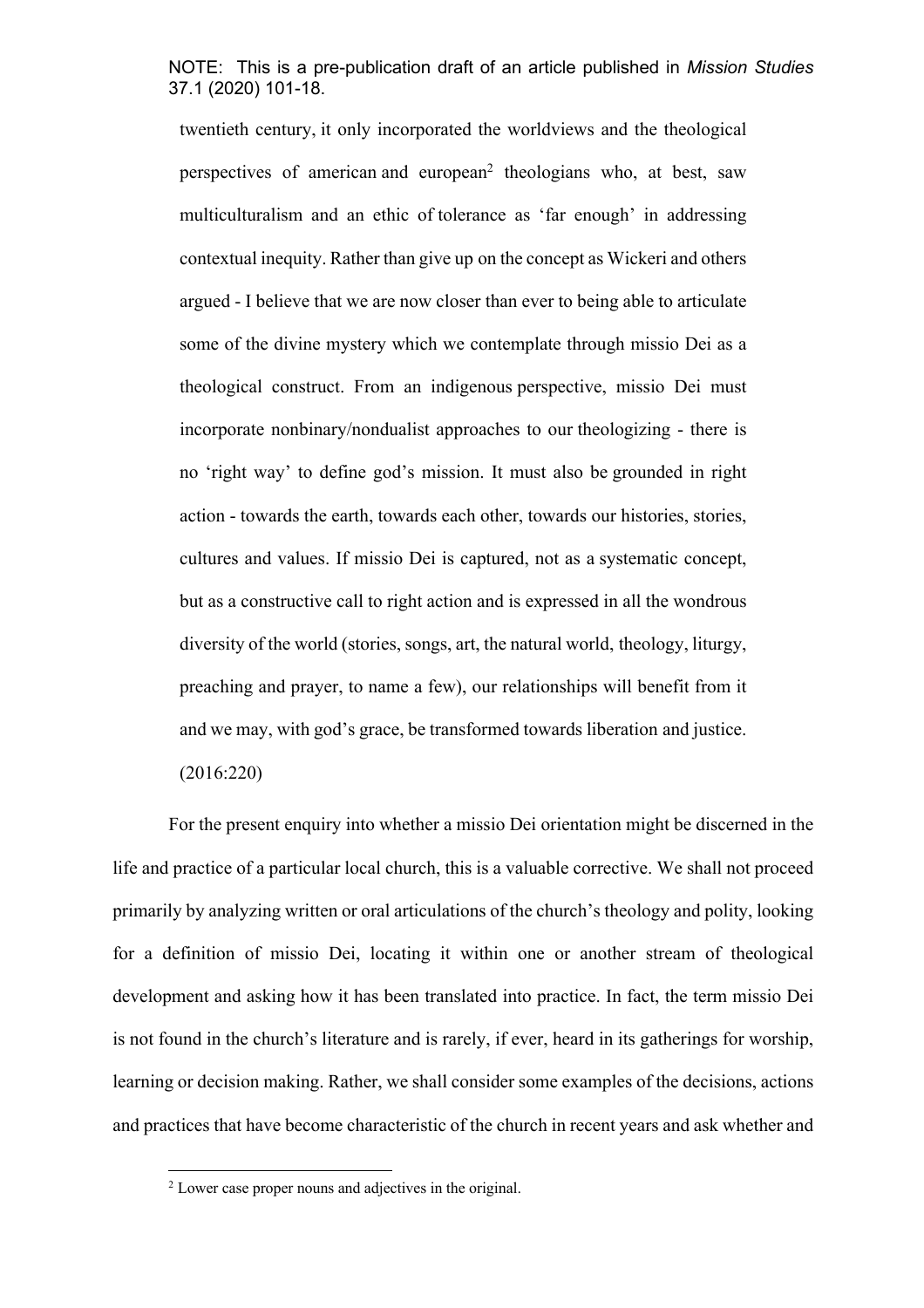how they correspond to aspects of a missio Dei orientation. Is mission understood to begin in God, not the church, and find its goal not only in the building of the church but in God's saving intention for the world? Is it experienced as the work of God by God's Spirit, not only through the church but also beyond and before the church's involvement in that mission? Does its immersion in God's mission take ownership of mission away from the church and free it to recognize others as co-participants in what God is doing? Insofar as the articulation of a missio Dei perspective in the mid-twentieth century represented a response to the emerging postcolonial critique of the modern western missionary enterprise, how might such a reorientation work out in that local context? This, then, does not set out to be an evaluation of a local church's stated theological stance; it is an attempt to discern and describe theologically certain dispositions and assumptions that might be revealed in that church's decisions, practice and ethos.

#### **3 Mission beyond the church**

The "Copernican revolution in the discipline of missiology" (Van Gelder and Zscheile 2018:177) captured in the term missio Dei had its counterpart in the recent history of Māngere Baptist Church. Founded fifty years earlier in what was then an outer-Auckland suburb, it had become a flourishing local church with a growing membership, successful programs, and a vision for mission both local and international. As the area underwent profound demographic change, however, the church experienced numerical decline and faced challenges concerning its identity and purpose. By 2014 the church had reached crisis point. The group of members, already small, had shrunk further during a period of pastoral vacancy and questions were asked about whether it was feasible for the church to continue. What emerged from many discussions and much prayer was a shared conviction that if God had a purpose for that church in that place it was not primarily about meeting their own needs for nurture, pastoral care and involvement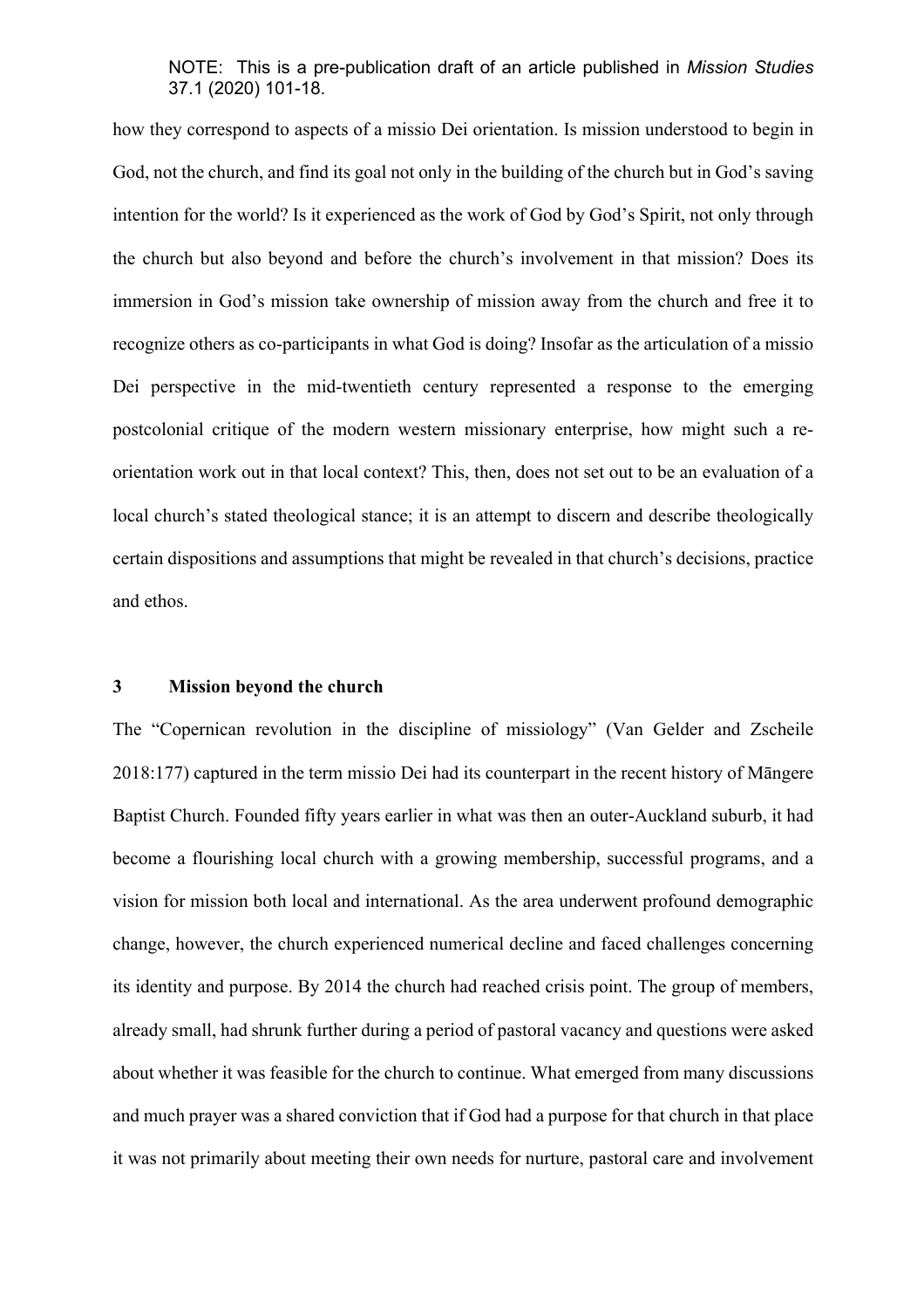in Christian activity: that purpose could be served quite easily by dispersing and joining other, apparently better resourced churches that offered more attractive programs and did not seem to demand so much of so few. As one member put it, "If God wants Māngere Baptist Church to continue it is not for the sake of the church, it is for the kingdom of God in this community." Increasingly, discussion came to focus less on how the church could keep going and more on how that small group of Jesus followers could discern and fulfill their part in God's saving, transforming activity in that locality. With that disposition, the decision was made to call a pastor who was willing to come on a part-time salary to join and lead that group in looking beyond the internal life of the church to extend and deepen its engagement, relationships and partnerships within Māngere. For two couples who were part of that group, committed to the church but living outside the area, this clarification of the church's purpose in relation to its local community led to decisions to relocate in order to integrate more fully with the community.

Meanwhile, John Catmur was undergoing a similar reorientation. He had come to New Zealand some years earlier to join the ministry team of a large city center church, in a churchfacing role utilizing his gifts in worship leading, music, and leadership of a large group of young adults. Increasingly, however, he had been drawn to engage with people outside the church, particularly among those who for various reasons find themselves on the streets or in the hostels of the inner city. When his ministry in that church concluded, Catmur had some months out of formal pastoral ministry in which to reflect on the direction of his future ministry. When he visited Māngere and met with the church members, both they and he sensed a strong synergy in relation to the outward orientation of ministry that the group affirmed, and that Catmur himself was ready to adopt. In April 2014 he moved into the area and commenced pastoral leadership of Māngere Baptist Church.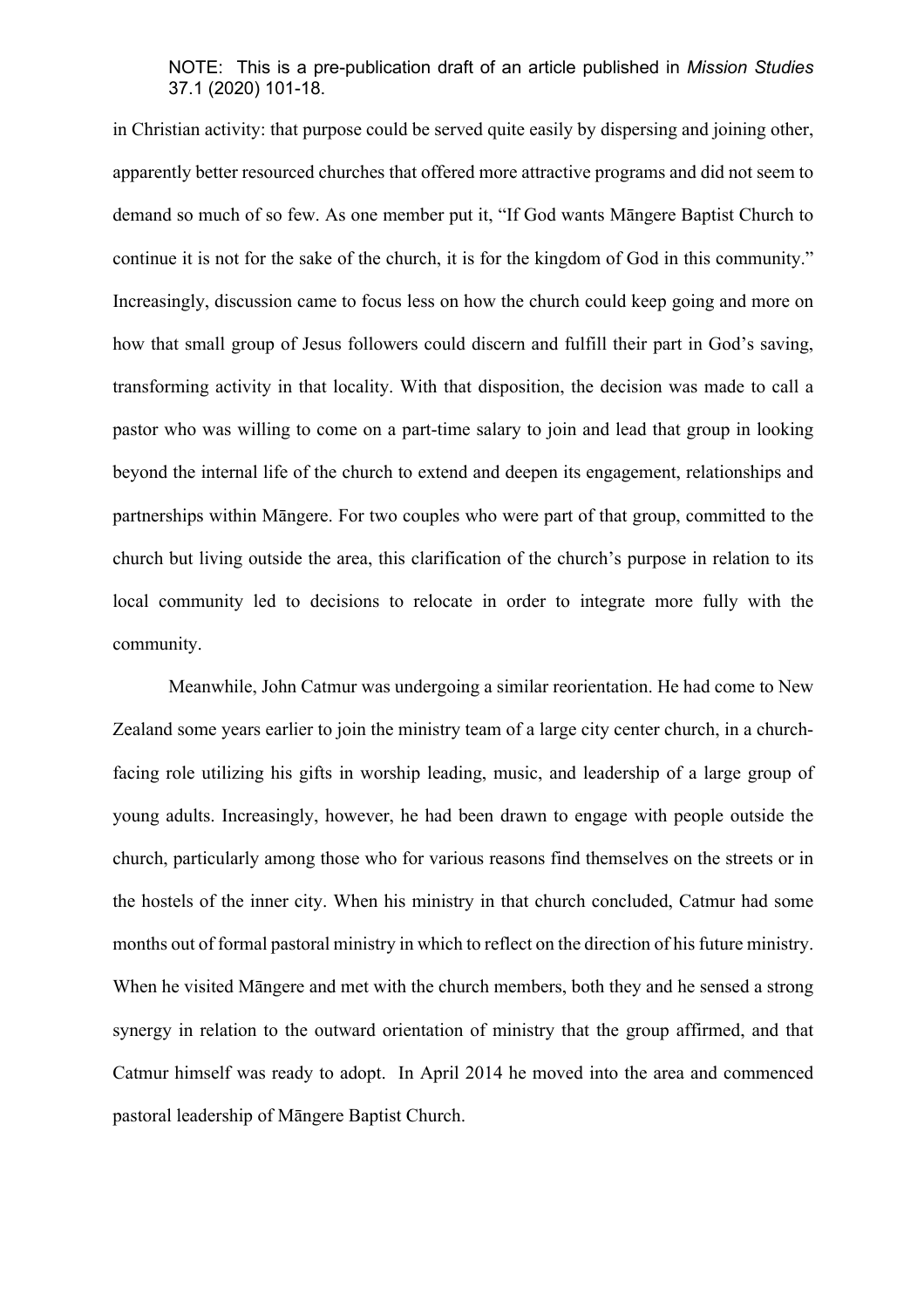There might have been no overt mention of missio Dei in the discussions over the church's purpose and role in relation to the local community, but the decision the church made, and the attitudes and considerations that shaped it, are indicative of a shift from preoccupation with the maintenance of the church and strategies to build its numerical and financial viability. They had come to locate the community rather than the church at the center of God's concern and activity in that locality, to see the church in the role of one participant among others in what God was doing, and to resolve to look for indications of success not in the growth of the Māngere Baptist Church itself as conventionally measured but in signs of the kingdom being realized in their community. As Catmur (2018) describes it:

When it comes to mission, if we start with the community we have different questions and different priorities to when we start from the church. When we start from the church we tend to end with the church; that is, the growth of our church tends to be our goal. …

When we start with the community, however, the question becomes not, "How can I grow my church?" but "How can we transform the community?" In fact, taking another step back again, we realise that mission really starts with God, so we ask, "How can we follow God as he transforms this community?"

As Catmur began his ministry, he and the church took seriously the conviction that God cared about and was present and at work in their neighborhood. This was enacted not only through prayer for the community but also by seeking to appreciate, learn from and support people and organizations working for the good of the community. As mentioned above, some of this was achieved through inviting a wide range of people to share their stories and insights with the church during its Sunday gatherings. As well as becoming better informed about local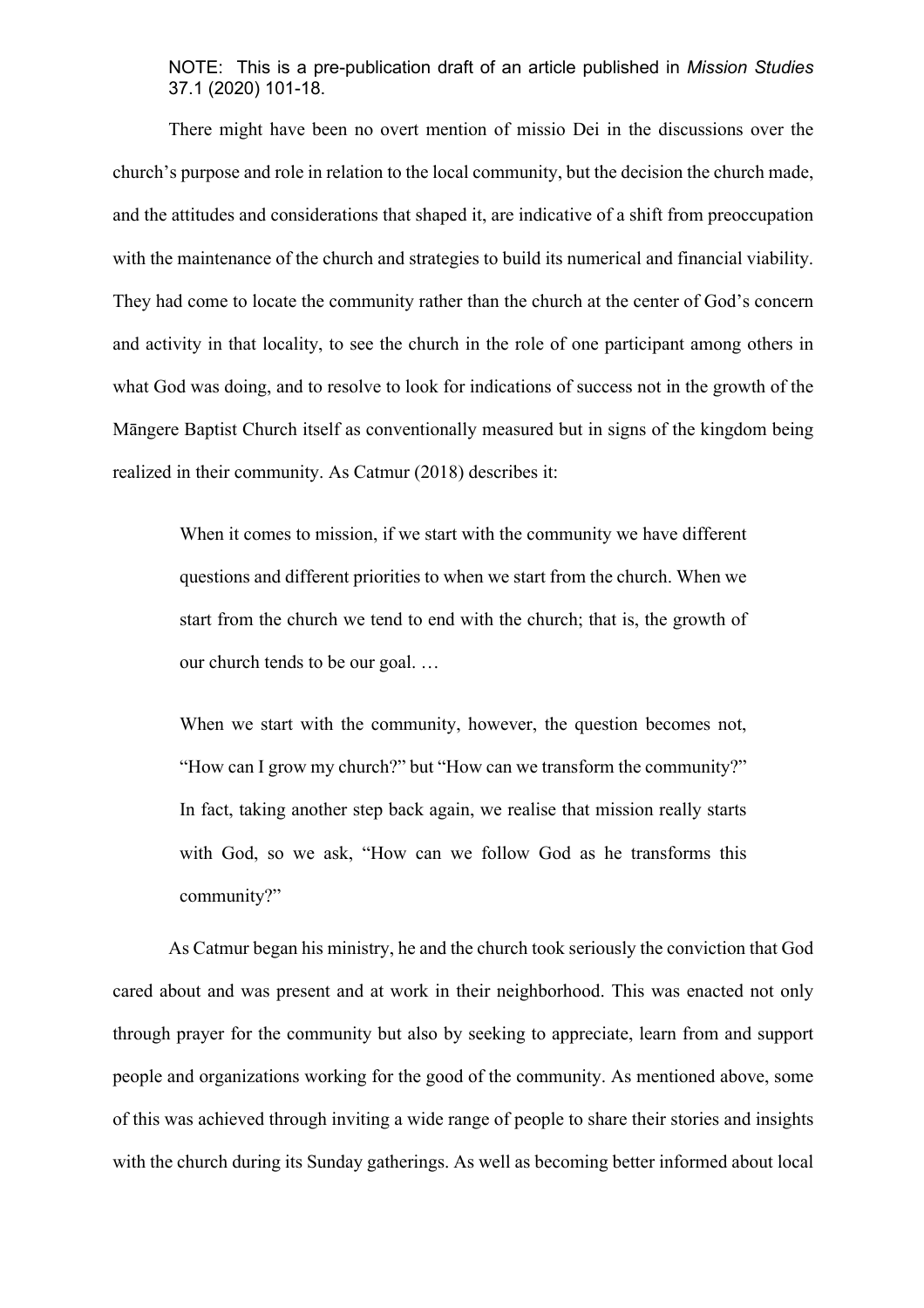needs and challenges and various organizations that were attempting to address them, the church gained a growing confidence that God was at work in the community beyond the church. An unexpected discovery was how many of the people working to bring justice, well-being and hope in this much maligned community were actually motivated by Christian faith. A leader of the local council shared her sense of a call from God to serve her community; an MP spoke of the role of faith in his family's life, and asked the church to pray for them; two constables from the local police station declared, "Isn't it great to be in the house of the Lord!" and spoke of their desire to see young people's lives transformed; a probation officer told of a young man on home detention in a nearby street leading Bible studies for his friends when they came to visit; the manager of a community services organization revealed that he had first come to the area as a priest but had come to see his ministry as best fulfilled through community work. In some cases their faith-motivated concern for the community had actually taken them out of church involvement, weary of church services and programs that seemed disconnected from the real issues that mattered so much to them. Delight at finding a church that shared their concerns was not infrequently expressed. Other visitors who did not profess Christian faith might have been initially surprised and even suspicious when they were first invited to come and speak to the congregation. Attitudes visibly shifted, however, as they sensed the church's interest to be genuine and without exception they were grateful to be prayed for.

One strand in early reflection on the missio Dei was attention to the incarnation as the mode of God's mission towards, in and in solidarity with the world (Andersen 1961:308). While the derivation of the church's being and acting in the world from a theology of incarnation is not straightforward (Andersen 1961:310-312), the notion of incarnational mission has been fruitful for mission practice in a number of ways (Ott et.al. 2010:97-104; Hirsch 2007; Greenfield and Greenfield 2010). Michael Frost and Alan Hirsch present the first objective of incarnational mission as "real connection," whereby people come to see that "Jesus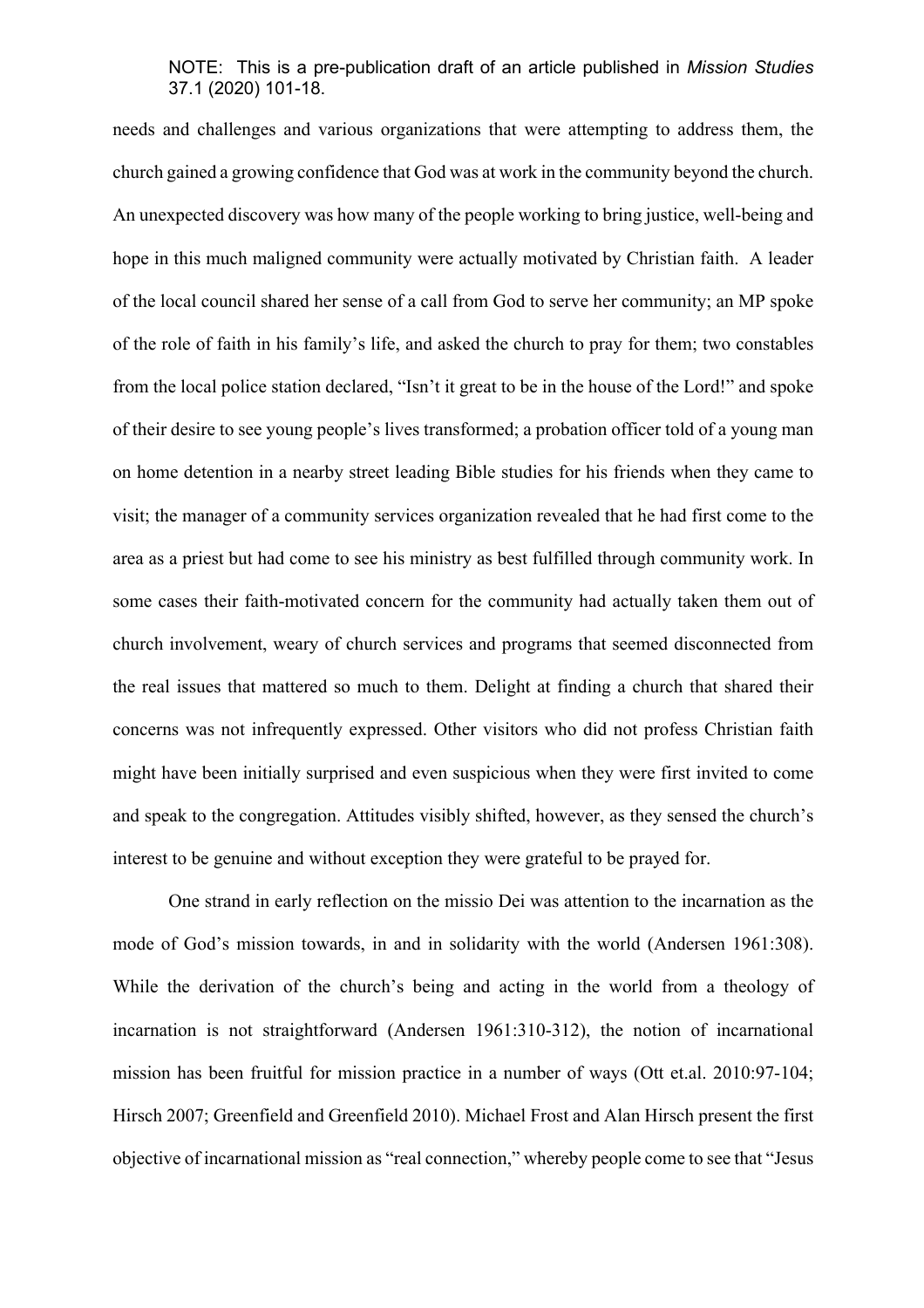is 'for' the host community. That is, Jesus has the host community's best interests at heart; he is on their side and is against anything that might cause them harm" (2003:73-74). The second step is "to demonstrate that Jesus is 'with' the host community." The community has to see God's love demonstrated in humility, mercy, and concern for justice in order "to completely reframe the community's perceptions about Jesus and the church" (2003:74). Such a reframing did seem to be taking place. One speaker was a youth worker who had himself been born into and brought up in the local gang environment and now worked as a drugs counselor with young people in the gangs. He confessed that although he could go into any of the notorious gang houses without fear, he was terrified to be inside a church building – "the first time in my life I've been in the Lord's house!" After sharing his story, and the group had gathered round and prayed for him and for the young people he worked with, he insisted on taking a selfie with the congregation on his phone. "I'm going to show this to the kids I work with," he said. "I want them to know that inside this building there are people who love them."

#### **4 Mission led by the Spirit**

In its historical development the theological formulation of missio Dei depended on the possibilities created by reflection within a Trinitarian framework on the relationship of God to the world (Tennent 2010; Dodds 2017). It may be objected that the Trinitarian impulse was not worked through with sufficient precision and coherence. In Flett's view, "Missio Dei, with its critical necessity, flawed Trinitarian basis, complex range, and lack of cohesion, conspires to create a concept that mires any constructive potential in a bog of elasticity" (Flett 2010:76). Nonetheless, as Flett also recognizes, "missio Dei has a peculiar force," despite or even because of its lack of theological development (Flett 2014:69). The idea that the expression attempts to capture might have a potency for mission practitioners and congregations that does not depend on conceptual precision (Ott et.al. 2010:64). Considering that practical effect, Van Gelder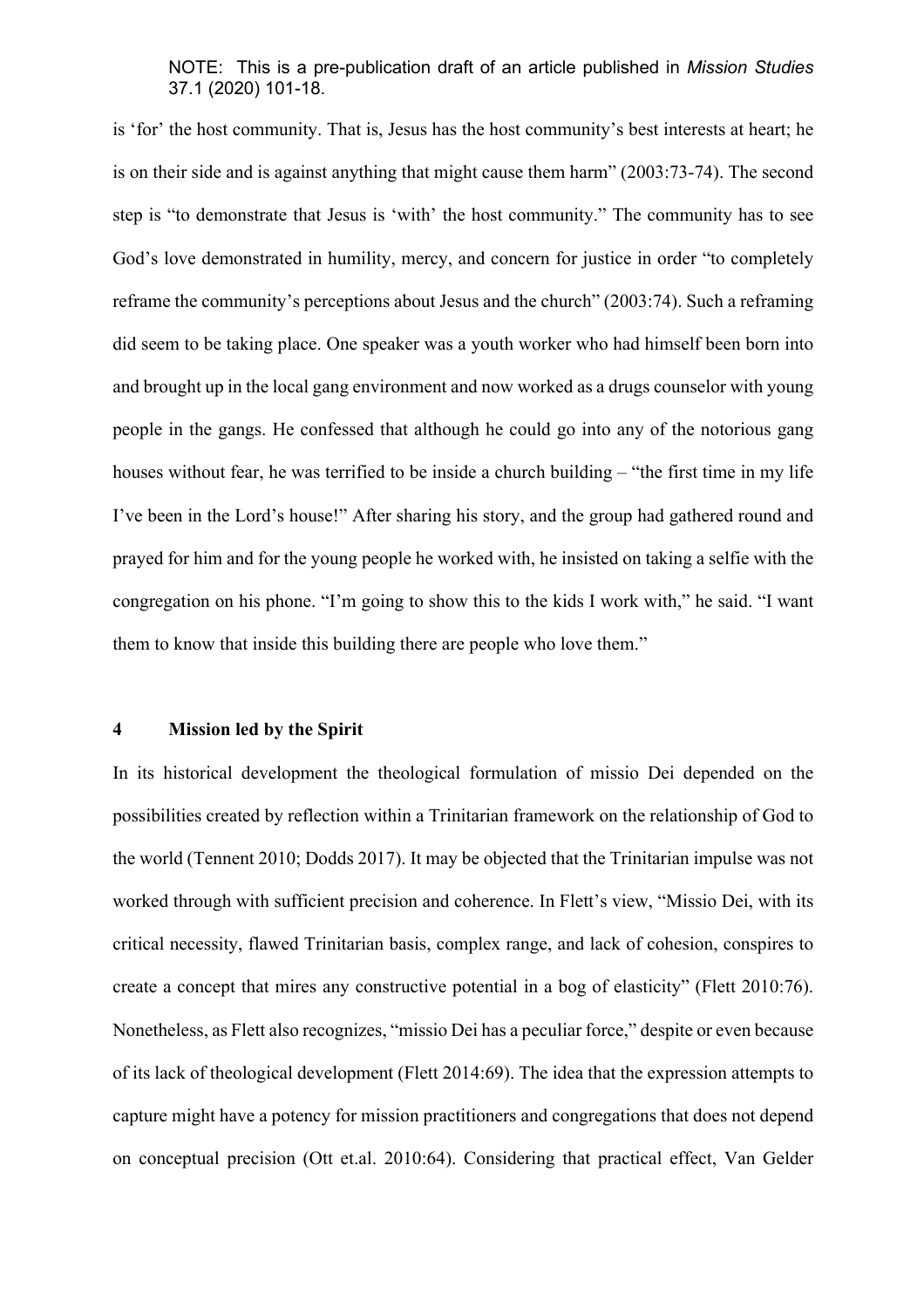writes: "A trinitarian understanding shifts the focus such that the Spirit-led, missional church participates in God's mission in the world," and accordingly, "In living out of this identity and living into this role, the focus for the church shifts primarily to one of discerning and responding to the leading of the Spirit – being a Spirit-led, missional church" (Van Gelder 2007:19). At the local level in Māngere it could not be claimed that the church's missional approach has been derived consciously from a coherent Trinitarian theology. Father, Son and Spirit feature in worship, teaching and discourse but it is unlikely that a rationale for the church's mission participation would be given in terms of the ontology and economy of the triune God's being with and for the world. Van Gelder's anticipated outcome, however, of a church focused on discerning and responding to the Spirit, may certainly be recognized.

On arriving in Māngere, John Catmur adopted an approach modeled on his reading of missionary biographies, and in particular on the place of prayer and dependence on God in their lives and ministries. He resolved to begin each day with prayer, not inside the church building but while walking around the community, practicing attentiveness to God and openness to the Spirit to stir specific prayers and prompt actions. He writes, "I found a very strong sense of vision for the community developing as I sensed the Spirit inspiring specific prayers and dreams for different sectors and groups (Catmur et.al. 2015:98)." Very quickly this practice of attentive prayer while physically present in the community (or occasionally gathered around a map of the area, praying for the streets that they were getting to know so well) became a hallmark of the church's life. On some Sundays part of the gathering time would be given to that activity, and people would return with insights, concerns or thanksgiving to share. Individual members made time in their weekly routines to walk and pray. For theological college students on placement with Māngere Baptist Church in recent years, such "prayer walking" has become a distinctive and highly impacting feature of their Māngere experience. The outcome for Catmur was that "the constant exposure to and preoccupation with the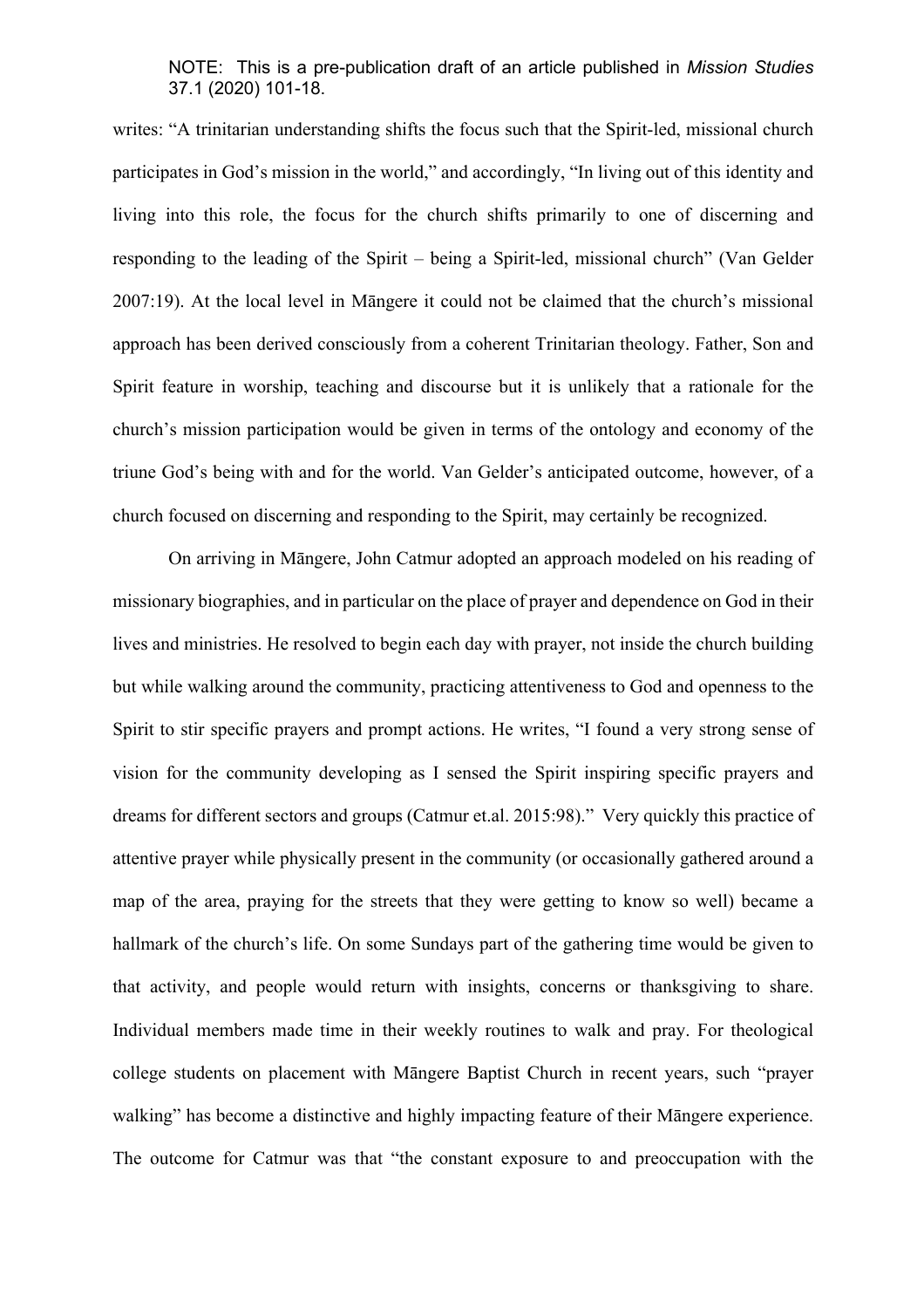community displaced the church as my centre of attention" (Catmur et.al. 2015:98). It is to this more than anything else that Catmur attributes the paradigm shift described above becoming real and effective for him and the church: "Instead of starting with the church as our main focus and concern, we started with the community" (Catmur et.al. 2015:98).

Does this reflect a missio Dei framework? Perhaps not in developed Trinitarian terms, but the living theology of the church's practice demonstrates a confidence that God has a saving purpose for that local community, the conviction that Jesus has chosen to dwell there, and an expectation that the Spirit of God will be at work in the homes, schools, businesses, people and families of that community. With that understanding they depend on the Spirit to stir them to pray in alignment with what God wants to do, and to prompt and enable their practical participation in it. Many of the ministry initiatives that the church has embraced and the relationships which now flourish between the church and local marae (centers of Māori community), political bodies, local council, schools, community services, police, other churches, local mosque, etc. have begun with a sense of specific leading of the Spirit to pray, learn, initiate contact, or speak or act in particular ways. If a Spirit-led church is enacting a missio Dei orientation, then such may be discerned in Māngere Baptist Church.

#### **5 Mission preceding the church**

"It was at the Willingen conference …," writes Timothy Tennent, "that a new model of mission was proposed that clearly articulated that God's redemptive action in the world *precedes* the church, meaning that the church should not perceive itself as the starting point for mission activity in the world" (Tennent 2010:55). In this respect the narrative of Cornelius and Peter in Acts 10:1-11:18 has often resonated with practitioners involved in mission or intercultural relating (e.g. Van Engen 2004; Wieland 2015). "Acts 10 is the story of a double conversion – Cornelius became a follower of Christ, and Peter gained deeper insight into the fullness of the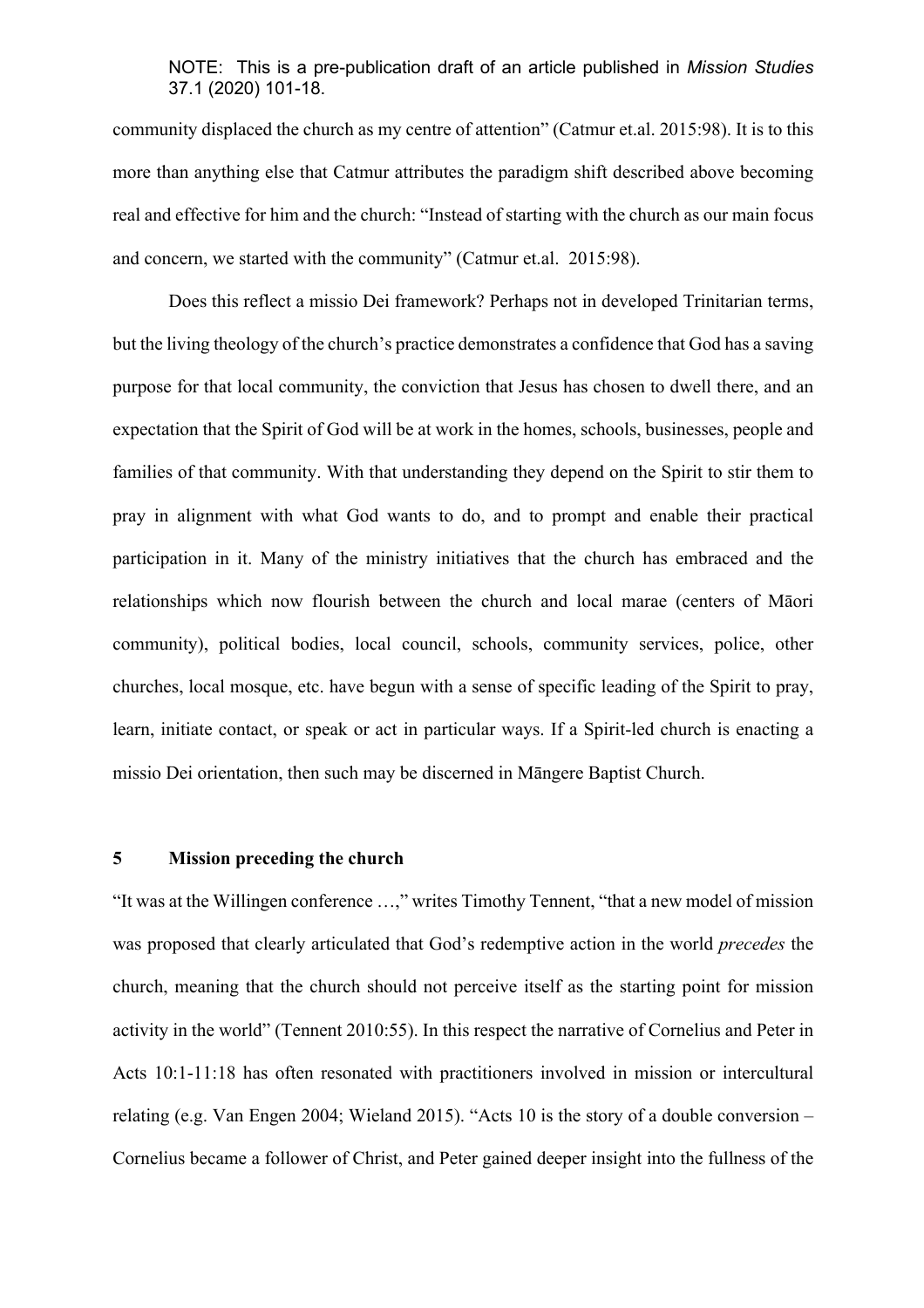missio dei [sic]" (Tennent 2010:88). Pascal Bazzell describes the process as one in which two individuals each encounter God, then discover the divine in the other, and go on to interact with their respective communities on the basis of what has been discovered (2016:121). Bazzell urges mission practitioners to "look for Cornelius encounters" in which the missio Dei may be discerned, keeping in mind that "it is crucial for all to participate and to see the moment through to its end" (2016:122).

For the Māngere Baptist congregation, a particular "Cornelius encounter" has been highly significant in the development of its life with the local community and in its understanding of God's mission. Only a few Baptist churches in New Zealand include significant numbers of Māori among their members or can claim deep mutual relationships with local Māori populations.<sup>3</sup> Churches that want to see that situation change might develop a mission strategy to "reach out" to local Māori or try to adapt their service styles or church buildings to be more amenable to Māori. The pastor and members of Māngere Baptist Church congregation adopted a different approach. Out of their practice of prayer in and for the community a desire was stirred to see local marae flourish as centers of spiritual life and community well-being (Catmur et.al. 2015, Catmur 2018). Soon after beginning to pray in this way the pastor came into contact with the manager of a marae just a few hundred meters from the church building. It transpired that just at the time that the church had felt moved to pray for the marae, the manager herself had begun to hear from God in dreams and, with no apparent intervention from the Baptist or any other church, had made a commitment to follow Jesus. She felt she had been charged with the responsibility to nurture the spiritual life of her marae, but did not know how to begin. For both the pastor and the marae manager, their encounter seemed to come as an answer to their prayers.

<sup>&</sup>lt;sup>3</sup> On the history of Māori with New Zealand Baptists see two recent Carey Baptist College Masters theses, Haurua (2017) and Auty (2019).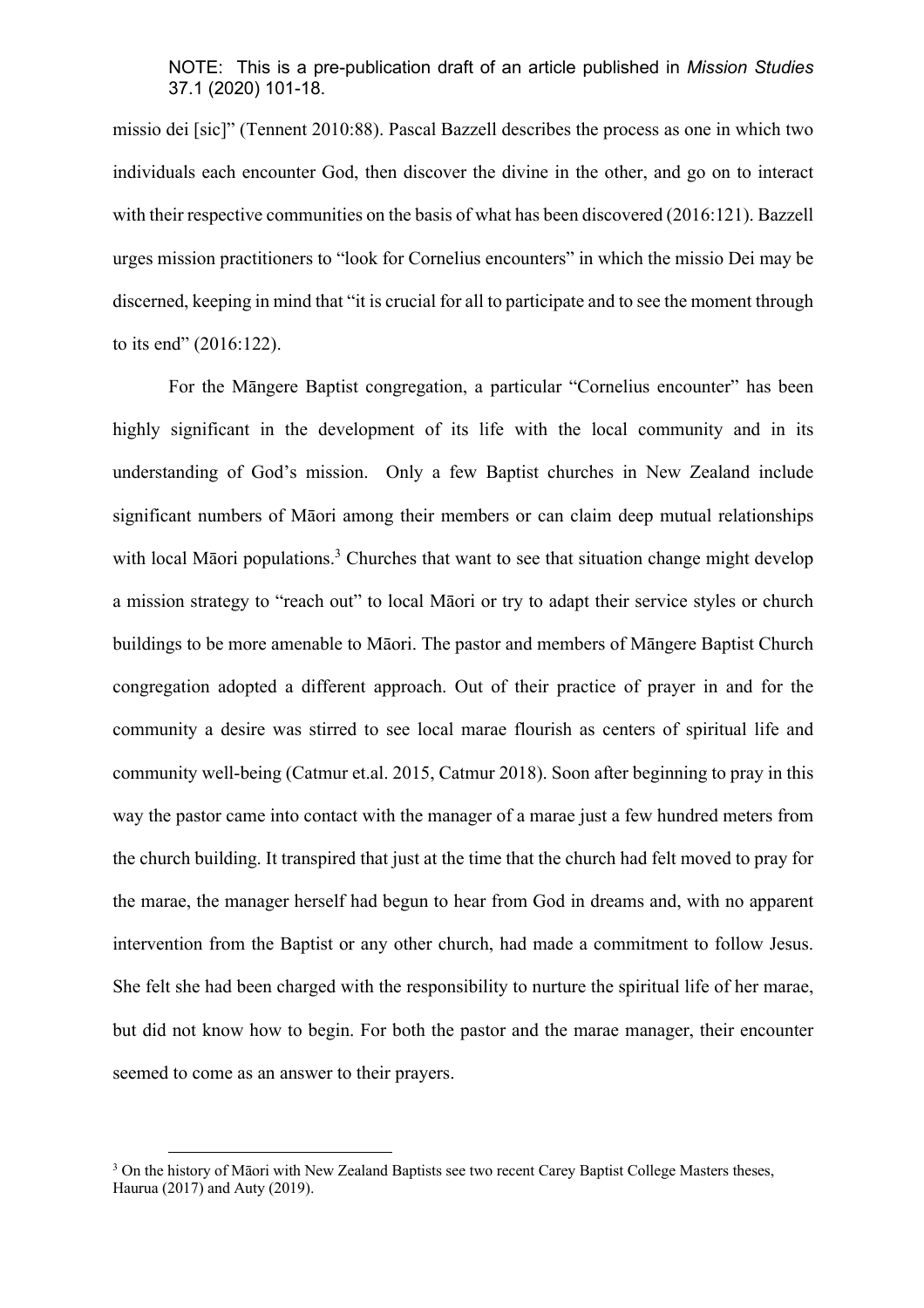Bazzell's third phase, in which the two participants in the "Cornelius encounter" take what is being learned into their respective communities, ensued. The marae manager and the church pastor shared with their communities their discovery of God at work in each of them separately and in bringing them into contact with each other, and a plan for the church members to be received onto the marae with a powhiri (formal welcome) that would establish a relationship between them, with the prospect of continuing to journey together wherever God might lead. The marae community had reason to be cautious about what a relationship with this Pākehā (non-Māori, mostly European) church and its English pastor might involve, and not all saw the Christian religion in a positive light. Among the church members were some who were uneasy about engaging with what they saw as non-Christian spiritualities or simply uncomfortable about moving out of the familiar environment of the church building into which they could welcome others as hosts, and taking on the more vulnerable role of manuhiri (visitors) on the marae, required to conform to tikanga (protocols) with which they were unfamiliar conducted in te reo Māori which few of them understood. Nonetheless, on Sunday 2<sup>nd</sup> November 2014, the Baptist church did not hold its regular service in the church building. Instead the congregation made its way to the local marae where they were welcomed through powhiri, shared whakawhanaungatanga (relationship building) and worshiped together. The church members listened in astonishment as the marae manager related her story of God's dealings with her and the significance of her encounter with the pastor, and for the marae one of the other leaders spoke of his gratitude for the wairua (spirit) that the people from the church had brought onto their marae*.* The relationship that has continued and grown from that point has produced significant transformation for both the church and the marae*.* 

Has this been an experience of the missio Dei? For John Catmur missio Dei theology played no conscious part in the actions or decisions that led to the forming of that significant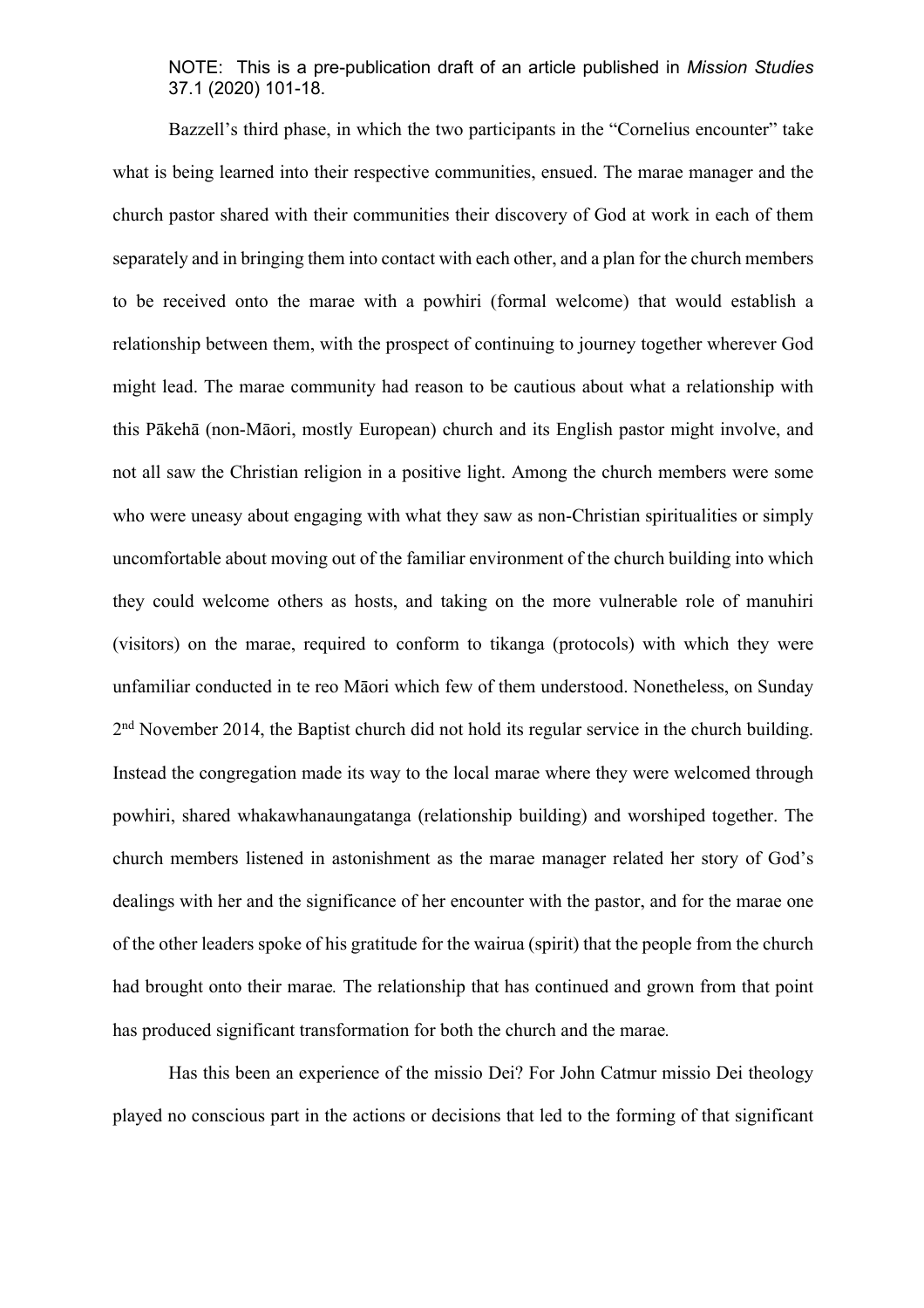relationship. In retrospect, however, he sees in the process an example of how the missio Dei operates:

The experience … with our local marae is just one example of being led in prayer for an area of concern and finding out later that God has already been at work. When this happens, the way forward is much clearer, as we are responding to a specific divine act and so are able to synchronise our support more naturally. It's like joining a game of sport that is already in progress – it's pretty clear what you need to do as you come onto the field. (Catmur et.al. 2015)

### **6 Mission in appreciative partnership**

Once the missio dei becomes the generative center of all missiological reflection, it changes the way we think and conduct ourselves as ambassadors of God's mission in the world. We find ourselves transcending the competitive aggrandizement of a particular denominational work. instead, we become heralds who embody the inbreaking of the New Creation. The triumphalism of human agency and ingenuity are replaced by a deepened humility and awe that God would use us, alongside Christians from all over the world, in the accomplishment of His unfolding plan of redemption in the world. (Tennent 2010:101)

Tennent's observation is borne out in John Catmur's experience. He writes:

It soon became apparent to me pragmatically and spiritually that our church of fifteen people was not going to be the saviour of Māngere! So once again the "start with the community" principle changes our attitude and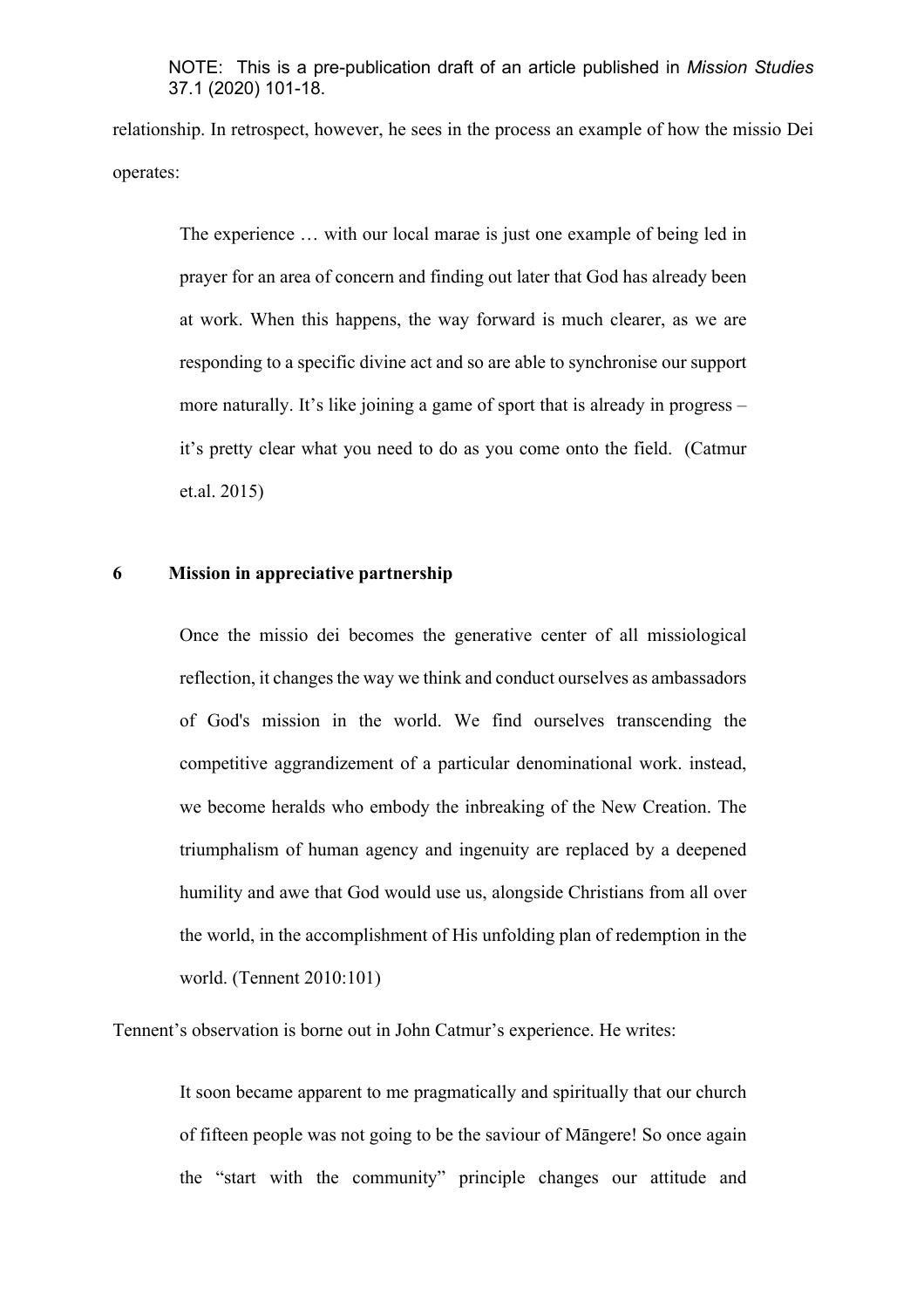interactions with other churches. To us every church and every believer in Māngere is as relevant and important as our own church as stakeholders of the vision for transformation. This is reflected in our prayer life as we ask God for the strengthening, purifying and empowering of all our hundred plus churches in the community. Because our vision is not for our church but for the community, more than one church can embrace it. I have been able to begin building relationships with other churches in the area and, for the first time in twenty years, local pastors have begun gathering together, specifically for the purpose of praying for our community. Once again God has gone before us as the passion our other pastors displayed immediately was quite unexpected and has even grown through our early meetings. (Catmur et.al. 2015)

The non-competitive stance that Māngere Baptist Church adopts in relation to other churches is enacted in a number of ways. One is the frequent prayer offered for all other churches, regardless of how dissimilar they might be from the Baptist church in doctrine or practice. Over 70% of Māngere's population is comprised of people of the various nations of Oceania and this is reflected in the presence of many churches most of which serve Samoan, Tongan, Cook Island and other specific linguistic and ethnic groups. On arriving as the local Baptist pastor, Catmur made a point of visiting personally many of the other local churches across a wide range of denominations – Anglican, Catholic, Presbyterian, Wesleyan, Adventist, Mormon, Ratana (indigenous Māori denomination), non-denominational Pentecostal churches and others. To varying degrees relationships began to be built. When the marae manager whose story is described above wished to be baptized, the baptismal service took place on the marae, conducted jointly by the Baptist pastor and a Ratana minister, with the joyful participation of several others, including an Adventist friend who encouraged the manager on her journey to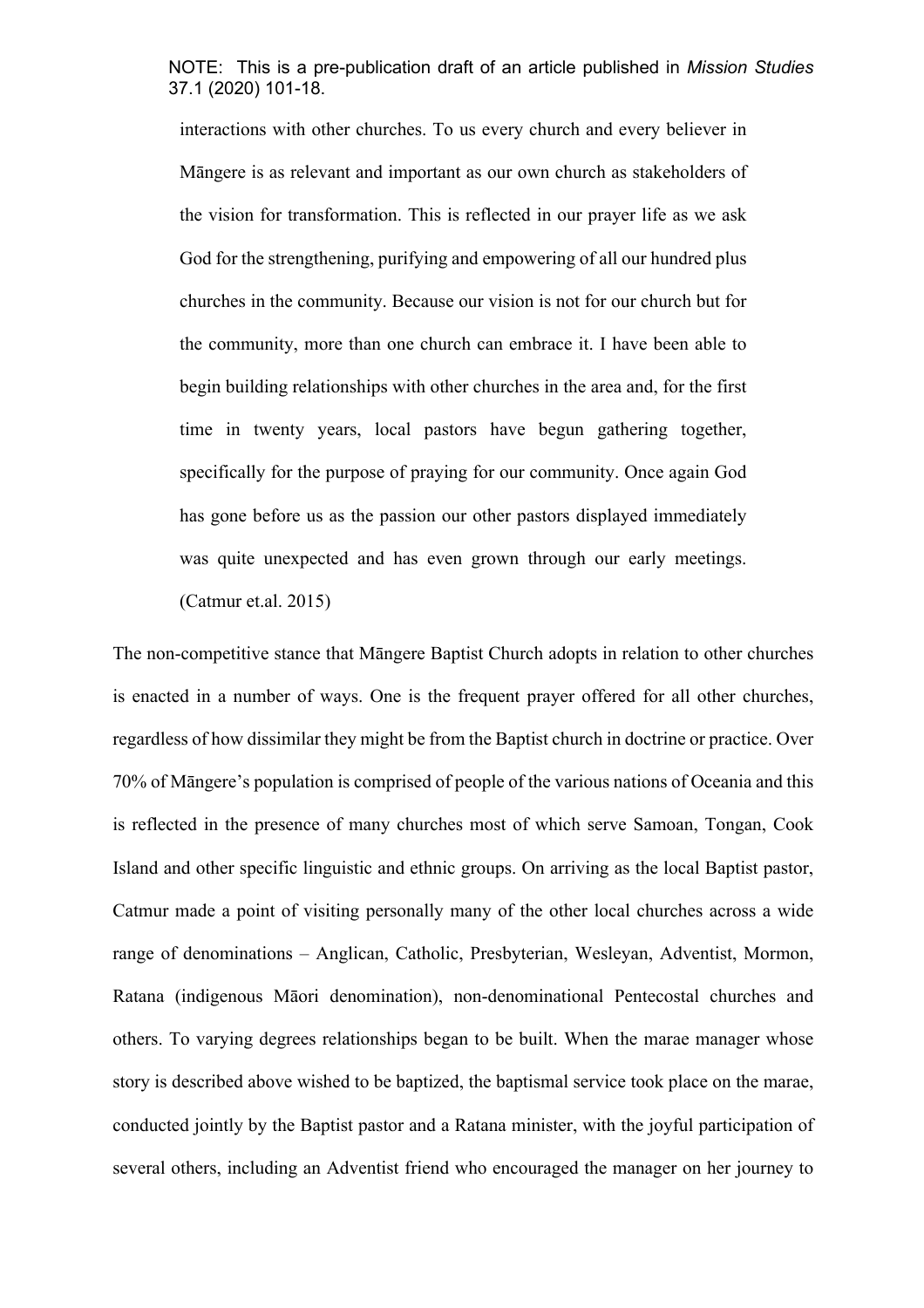faith in Jesus. In place of any concerns about Baptist "ownership" of the event or the doctrinal and ecclesiastical alignment of the participants, the Baptist church members felt that they were privileged onlookers as God's mission was realized through them and through others in ways that they could not have anticipated. To some extent this might be said to indicate that the church, rather than doing mission is being (re)constituted by mission in its practice, selfunderstanding, and what it affirms about God's presence and activity in the world.

#### **7 Mission in a postcolonial context**

The articulation of missio Dei in the middle of the 20<sup>th</sup> century represented in part a chastened response to the critique of the modern missionary movement as inextricably intertwined with the Western colonial enterprise. As Chung writes:

After World War II the church as the sent people began to face a postcolonial challenge on the part of newly independent nations and young churches throughout the Third World. These dissenting voices attempted to dismantle the colonial worldviews of the European nations embedded within Western missionary agencies and institutions. ... [T]here occurred a shift from an ecclesiocentric view of mission to a theocentric one, that is the view of missio Dei as translation. (Chung 2012:119)

If not carried through with sufficient rigor, the affirmation that mission belongs not to the church but to God could even be taken as authorization for the continued practice of mission according to the old paradigms (Flett 2010:8-9). Properly understood, however, the recognition that God's mission was operative not only beyond but also before the participation of the church involves a disavowal of the hubris inherent in readings of the history of mission that fail to allow for God's presence and activity prior to the arrival of the missionaries, and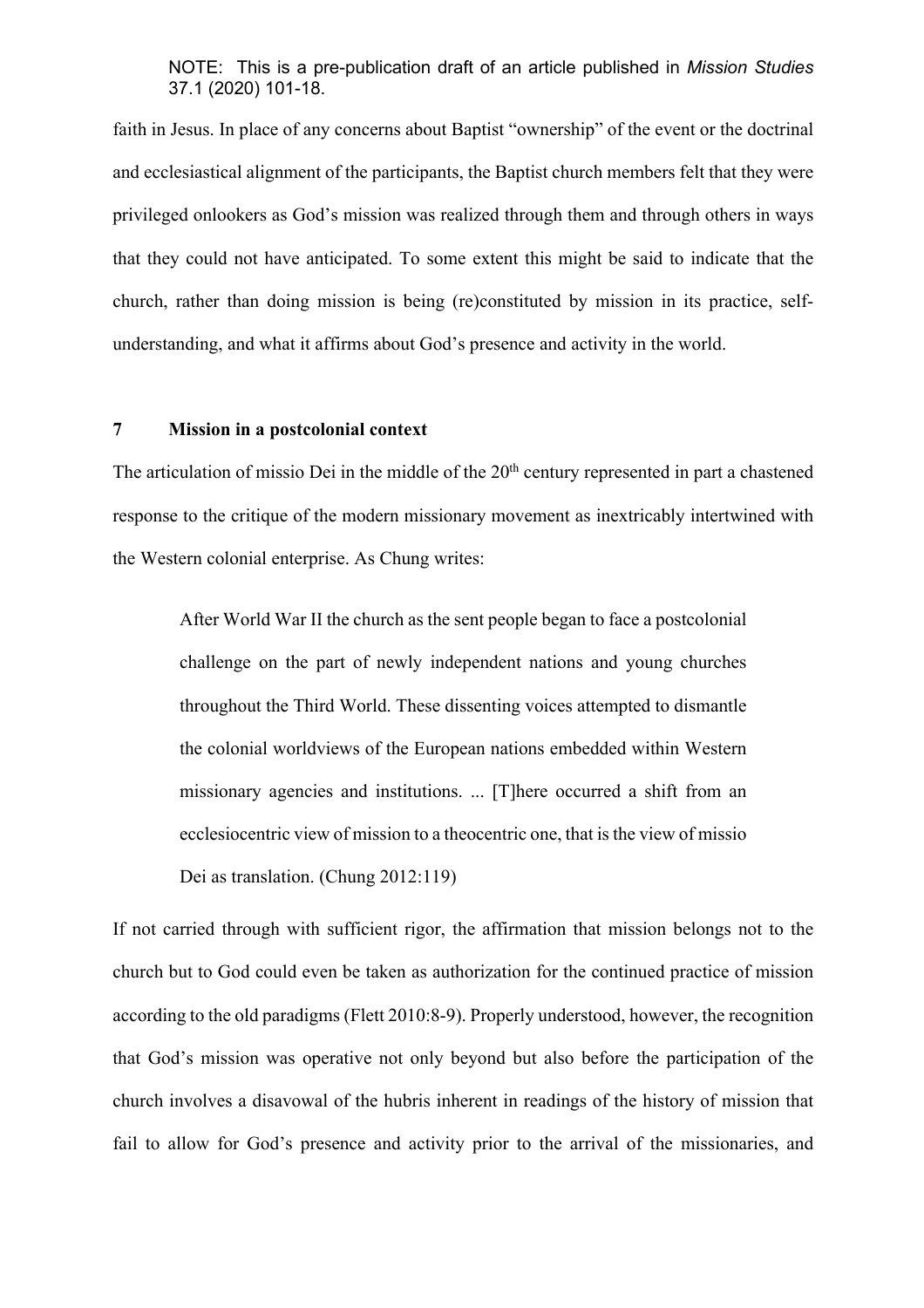correspondingly see no trace of God's self-revelation or redemption in the histories and cultures of the peoples to whom the missionaries went or continue to go.

Māngere Baptist Church seeks to discern its way of faithful participation in mission in a specific postcolonial context marred by severe historic injustices perpetrated against tangata whenua (people of the land, the original Māori population). The continuing effects are incalculable but are seen in every measure of disadvantage, poverty, disempowerment and exclusion. In the relationship that has grown between church and marae, and as a church whose membership includes increasing numbers of tangata whenua, Māngere Baptist Church has become deeply aware of issues of justice. This awareness yields both prayer and action. On a recent Sunday the congregation gathered not in the church but on ancestral land nearby at Ihumaatao that is threatened by a proposed residential development. Taking others with them, they went to walk the land, learn its story, and worship with and support members of the local hapu (sub-tribe) who are resisting the encroachment.<sup>4</sup> A leader of the resistance movement, who has admitted to having a troubled relationship with Christianity because of its colonial history, welcomed this act of solidarity on the SOUL Facebook page:<sup>5</sup>

Awesome to see kaupapa [agendas/topics of discussion] highlight the whenua [land] and whanau [family] at Ihumaatao. Instead of the Mangere Baptist Church normal service on Sunday 27th Jan they will be heading over to the coast to catch the vision of what Io [God] is doing at Ihumaatao and Makaurau marae. Check it out.

The "call to right action" that Lansdowne (2016) sees in the missio Dei corresponds to a number of ways in which Māngere Baptist Church has felt impelled to participate in what

<sup>4</sup> See "Save our unique landscape," https://www.protectihumatao.com/

<sup>5</sup> https://www.facebook.com/Save-Our-Unique-Landscape-campaign-SOUL-834778129949716/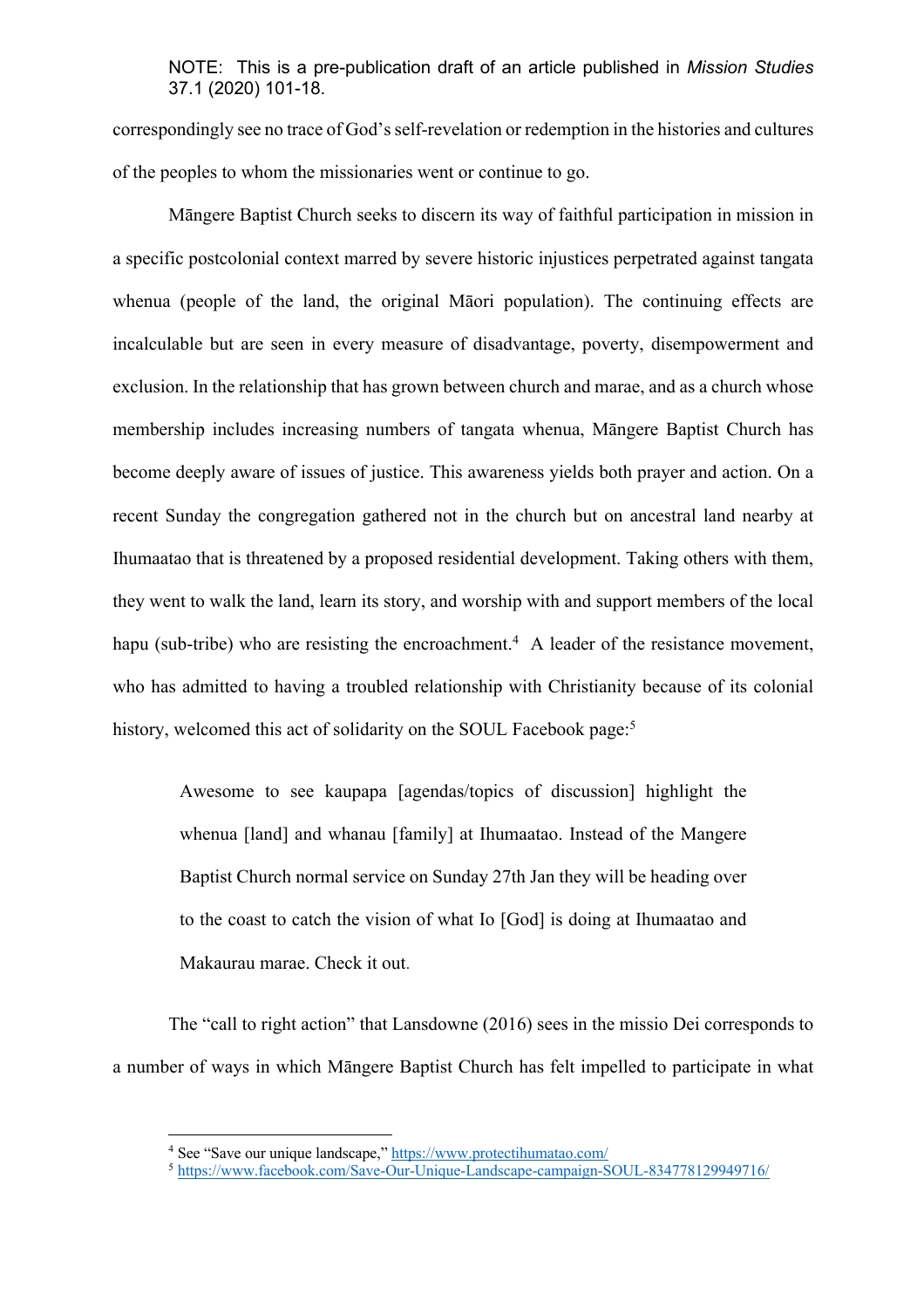they understand to be God's desire for good in their community and indeed for the earth. Alongside the concerns that stir to action, however, there has also been an enriching of faith, life and relationships through a greater openness to receiving gifts of Māori culture, knowledge and spirituality as blessings from a God whose presence and activity before and beyond the church's involvement they have come to recognize more fully.

### **8 Concluding thoughts**

This reflection on the recent experience of one local church has identified a number of features of its life and practice that are congruent with certain missio Dei insights and emphases. These have not been developed into a coherent theological system or mission strategy. There are, however, some clear convictions: that mission is God's, not the church's; that God is already present in and desiring good for the community; and that the church is one of many partners whom God draws by the Spirit into participation in realizing that good purpose. In alignment with these the church has adopted dispositions of attentiveness to God in and for the community, openness to encountering God at work in surprising people and ways, and a preference for supporting what they perceive God to be doing through others rather than initiating and owning its own programs of community transformation. Those are ideas and dispositions characteristic of the understanding of mission that the term missio Dei attempts to capture.

How have such ideas come to be imbibed and enacted by this local church? Notions of "joining God in the neighborhood" are prevalent among those who are enthused by ideas of missional church, and church members have seen inspirational examples of deep community engagement elsewhere in the city. Theological students on placement with Māngere Baptist Church, and in particular some who moved into the locality to live as an intentional missional community, have had opportunity to practice presence, prayer neighborly relating and Spirit-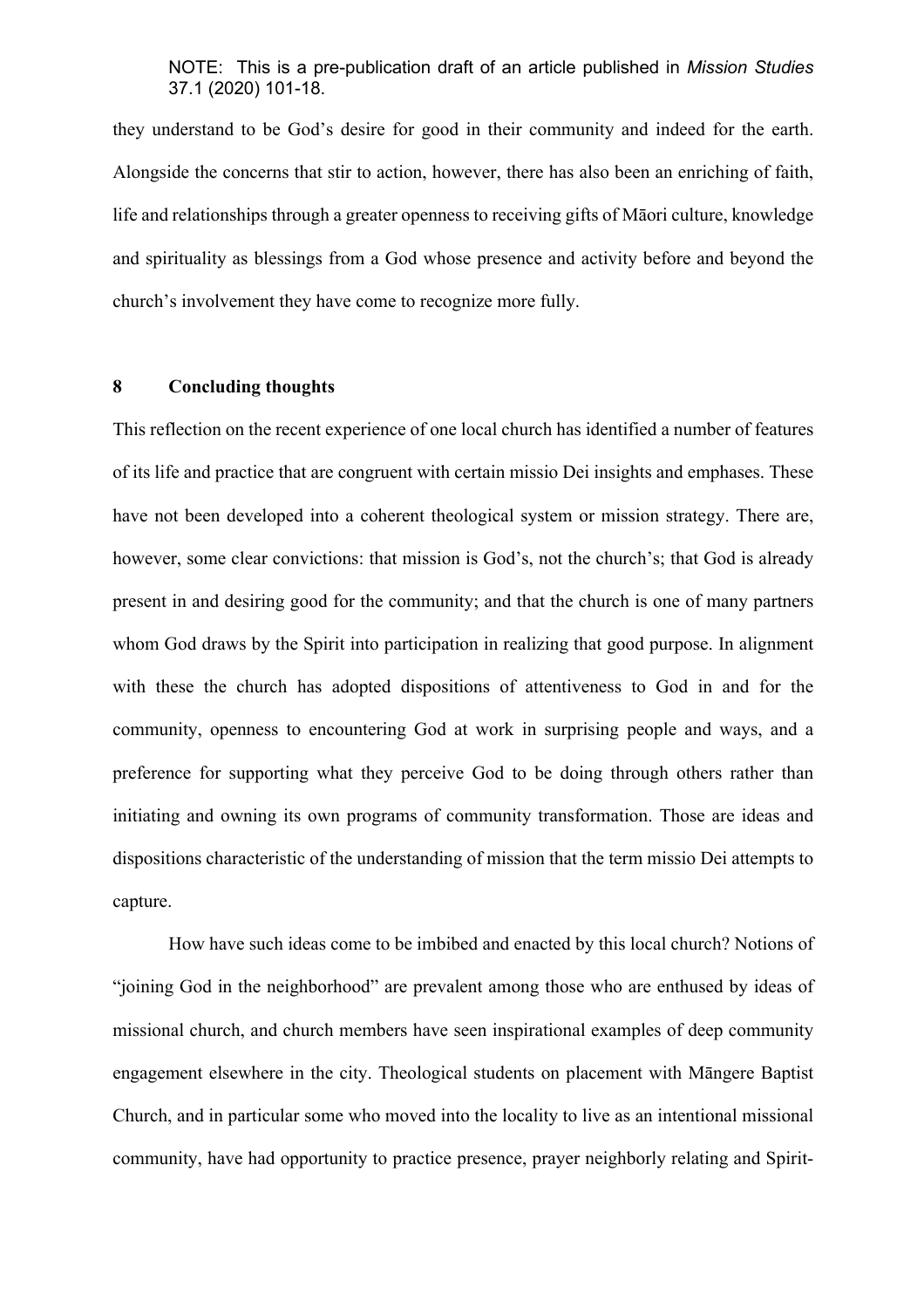prompted action, and to reflect on it in relation to their studies on the Mission of God and other aspects of theology, culture and ministry.<sup>6</sup> In Pastor John Catmur the church has a missional leader who has purposefully taken the church with him on a journey of community-oriented relating in attentiveness to the Spirit. While Māngere Baptist Church's missional orientation and its specific practical expressions cannot be traced back to the conscious adoption of a particular missiological stance, it might plausibly be located within a more general shift over the past several decades in the Church's understanding and practice of mission. The continuing *missio Dei* conversation provides validation of and ways of reflecting upon the local church's instincts and experience. At the same time, that experience serves to confirm and nuance aspects of a developing understanding of the mission of God.

#### **References Cited**

- Andersen, Wilhelm (1961). "Further Toward a Theology of Mission." In Gerald H. Anderson, ed. *The Theology of the Christian Mission.* London: SCM:300-13.
- Auty, Rāwiri (2019). "Baptist Māori Speak: Ko nga Kōrero o ngāi Iriiri Māori." MAppTheol thesis, Carey Graduate School, Auckland.
- Bazzell, Pascal D. (2016). "Who Is Our Cornelius? Learning from Fruitful Encounters at the Boundaries of Mission." In Charles E. van Engen, ed. *The State of Missiology Today: Global Innovations in Christian Witness.* Downers Grove, IL: IVP Academic:107-24.
- Catmur, John, George Wieland and Jo Wieland (2015). "Prayer-led Community Engagement." In *Urban Life Together.* Edited by Andreana Reale. Melbourne: Urban Seed (published on-line).
- Catmur, John (2018). "God at Work on Makaurau Marae." *Baptist Magazine* (published on-line 3 June 2018).
- Chung, Paul S. (2012). *Reclaiming Mission as Constructive Theology.* Eugene, OR: Cascade.
- Dodds, Adam (2017). *The Mission of the Triune God: Trinitarian Missiology in the Tradition of Lesslie Newbigin*. Eugene, OR: Pickwick.
- Engelsviken, Tormod (2003). "*Missio Dei:* The Understanding and Misunderstanding of a Theological Concept in European Churches and Missiology." *International Review Of Mission* 92.367:481-97.

<sup>6</sup> A core course on *The Mission of God* serves as a gateway course to Carey Baptist College's Applied Theology curriculum, and at both undergraduate and postgraduate level an integrative ethos is cultivated, seeking to serve participation in the life and mission of God through attentiveness to faith, context and practice in conversation..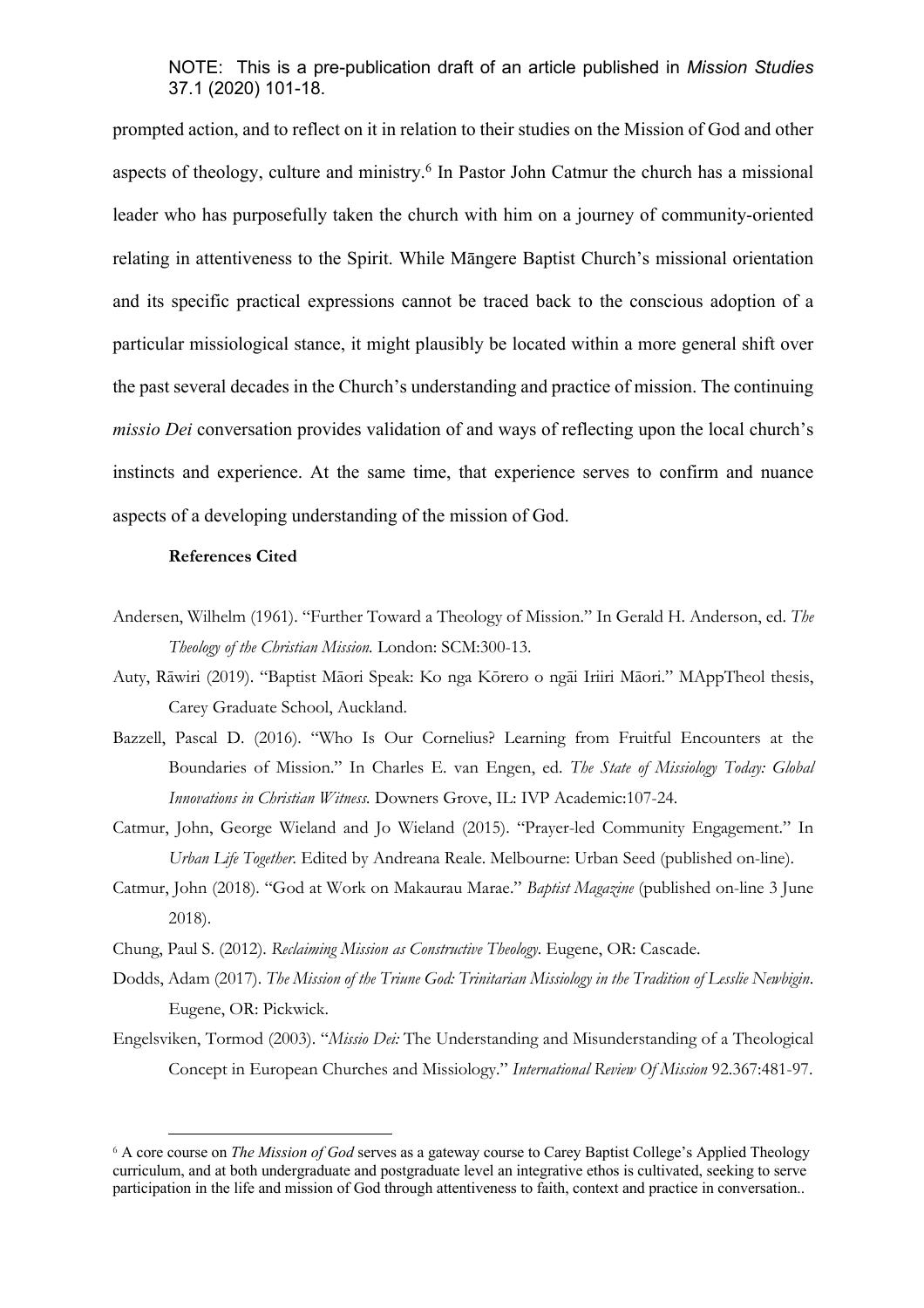- Engen, Charles E. van. (2004). "Peter's Conversion: A Culinary Disaster Launches the Gentile Mission." In Robert L. Gallagher and Paul Hertig, eds. *Mission in Acts: Ancient Narratives in Contemporary Context.* Maryknoll, NY: Orbis:133-43.
- Flett, John G. (2010). *The Witness of God: The Trinity,* Missio Dei*, Karl Barth, and the Nature of Christian Community.* Grand Rapids, MI: Eerdmans.
- Flett, John G. (2014). "A Theology of *Missio Dei.*" *Theology in Scotland* 21(1):69-78.
- Frost, Michael and Alan Hirsch (2003). *The Shaping of Things to Come: Innovation and Mission for the 21stcentury Church.* Peabody, MA: Hendrickson.
- Greenfield, Craig and Nayhouy Greenfield (2010). "Incarnational: The First Sign." In Scott Bessenecker, ed. *Living Mission: The Vision and Voices of New Friars.* Downers Grove, IL: IVP:36- 56.
- Guder, Darrell L. ed. (1998). *Missional Church: A Vision for the Sending of the Church in North America.* The Gospel and Our Culture Series. Grand Rapids, MI: Eerdmans.
- Haurua, Caleb Tangaroa (2017). "'Kōrero Tuku Iho': Mission to Merger: Exploring the Stories of Māori-Baptist Engagement in the Lower Waikato." MAppTheol thesis, Carey Graduate School, Auckland.
- Hirsch, Alan (2007). "The Missional-Incarnational Impulse." In Ross Langmead, ed. *Reimagining God and Mission: Perspectives from Australia.* Adelaide: ATF:65-81.
- Lansdowne, Carmen Rae (2016). "Bearing Witness: Wearing a broken indigene heart on the sleeve of the *missio Dei.*" PhD diss. Graduate Theological Union, Berkeley, CA.
- Newbigin, Lesslie (1995). *The Open Secret: An Introduction to the Theology of Mission.* Rev. ed. Grand Rapids, MI: Eerdmans.
- Ott, Craig and Stephen J. Strauss, with Timothy C. Tennent (2010). *Encountering Theology of Mission: Biblical Foundations, Historical Developments, and Contemporary Issues.* Grand Rapids, MI: Baker Academic.
- Sarisky, Darren (2014). "The Meaning of the *missio Dei* : Reflections on Lesslie Newbigin's Proposal That Mission Is of the Essence of the Church." *Missiology* 42/3:257-70.
- Tennent, Timothy C. (2010). *Invitation to World Missions: A Trinitarian Missiology for the Twenty-first Century.*  Grand Rapids, MI: Kregel.
- Van Gelder, Craig (2007). *The Ministry of the Missional Church: A Community Led by the Spirit.* Grand Rapids, MI: Baker.
- Van Gelder, Craig and Dwight J. Zscheile (2011). *The Missional Church in Perspective: Mapping Trends and Shaping the Conversation.* Grand Rapids, MI: Baker.
- Van Gelder, Craig and Dwight J. Zscheile (2018). *Participating in God's Mission: A Theological Missiology for the Church in America.* Grand Rapids, MI: Eerdmans.